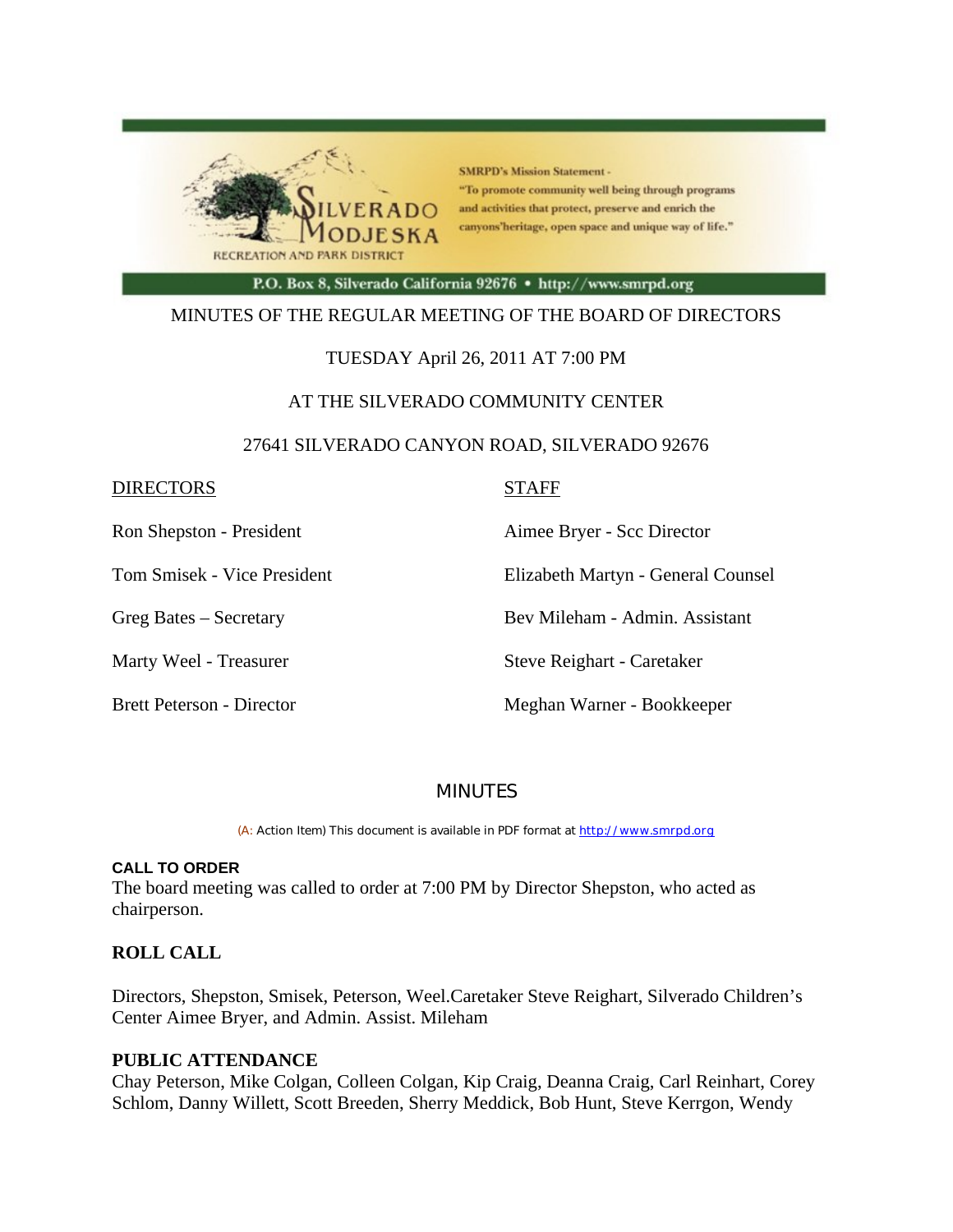Hayter, Pam Schnabel, Jim Fainer, Linda may, Monica Edwards, Linda Unger, Bob Click, Alice Phillips, Chad Kearns, Linda Kearns, Mike Boeck

# **PUBLIC AND BOARD INPUT ON NON-AGENDIZED ITEMS**

Judy Bruno expressed her concern in following ADA Federal laws to have wheel chair accessible Portable Potties provided for the public. Ms Bruno would like to help by looking into Grant opportunities, and will report her finds to the Board.

Chris Vargas from the Warrior Society bike club thanked the Board for their support, and gave Director Aimee Bryer a check for \$1000 to be used for the Silverado Children's Center.

Sherry Meddick asked the Board about a new management team that was put in place. She asked for a list of what they did and talked about, and that the Directors should do everything in a public way at Board meetings only. Director Shepston said the management team no longer existed. She was also concerned about the public having access to the files. Was it legal? The Board said they will discuss all of this and will seek legal counsel on the matter. And will discuss it again at the next Board Meeting.

Chay Peterson said that Melanie Schlotterbeck would like to do a power point presentation at the next Board meeting in May. She will look into this and let the Board know.

# **PAYMENT OF DISTRICT BILLS**

**1st ACTION: Director Smisek made a motion to approve payment of Transmittal 04-11A Directors compensatin for Board Meeting of March 22, 2011, \$250 total. Director Weel seconded. Unanimously approved**

**2nd ACTION: Director Smisik made a motion to approve payment of Transmittal 04-11B for District Bills, \$371.25 total. Director Peterson seconded. Unanimously approved.**

**3rd ACTION Director Weel made a motion to approve payment of Transmittal 04-11C, Utility Bills and Reimbursements, \$1,464.23. total. Director Smisek seconded. Unanimously approved.**

## **CHILDRENS CENTER DIRECTORS REPORT**

Director Aimee Bryer gave the Directors the Children's Center financials to review.

The Children's Center is gaining more interest and getting more inquiries. MsBryer is working with the Dept. of Education they have been very helpful in sharing new ideas and getting information to help with the Center.

New fundraisers are, Ralphs Scripps cards, a new Cookbook, Art sale, Bake sale, Nutrition workshop. \$3000 was made at the Chili Cook-off.

Upcoming events, Advisory Committee Meeting, Open House, Summer Camp program, Hikes and a new garden. Silverado Library's Ruth Loc will be doing a special story hour for the children.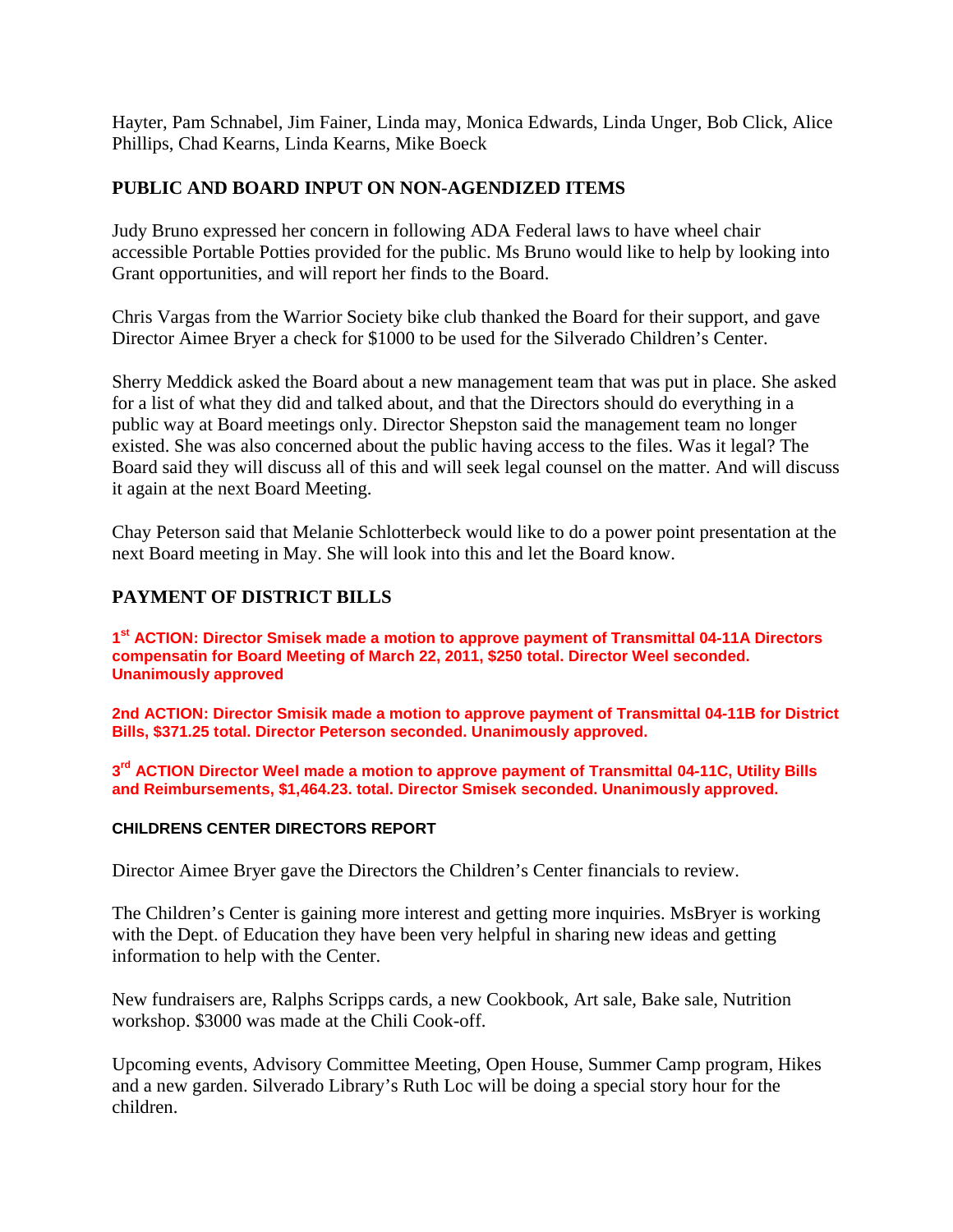# **OTHER DISTRICT BUSINESS**

 $(A)$  SMRPD will be celebrating it's  $50<sup>th</sup>$  Anniversary, it will be put on the Districts website.

( B ) Director Smisik presented a new logo that he has been working on.

( C ) Director Bates has been searching for a used or new trailer for the Caretaker. The residence was destroyed with water damage and dangerous mold during the recent mud slides.

( D ) Linda May has been meeting with CalEMA/FEMA and Insurance representatives.

She has been given a task list to get the process started. She needs to know if the Caretakers residence will be used or new. She has begun accepting bids and needs specification of the work that needs to be done.

( E ) Corey Schlom made a proposal to the Board and Community about erecting a sign that says Welcome to Silverado. He has been talking to County personnel for approval. The public was divided about this stating that there are too many signs up already. This may be discussed again at a later date.

( D ) District representation to OCTA was discussed. OCTA wants to work together and wants a plan. An Open Space Meeting took place on April 18th and went very well. Director Peterson read the Minutes from the meeting. The next Open Space and Trails planning meeting will be May 2, where a committee will be formed.

# **DIRECTORS COMMENTS**

Director Smisik said the new Board is working towards the same goal and doing the best they can.

Director Shepston said everyone has valid input and wants everyone to work together.

Director Peterson says the Music in the Park event has begun again. And agrees that everyone needs to work together on the Open Space and Trail committee.

Director Weel hopes the meetings will have less fighting and wants them to be productive.

# **ADJOURNMENT**

The Meeting was adjourned AT 9:15 PM. The next regular meeting of the Board of Directors will be at the Silverado Community Center, 27641 Silverado Canyon Road at 7:00PM on Tuesday May  $24^{th}$  2011.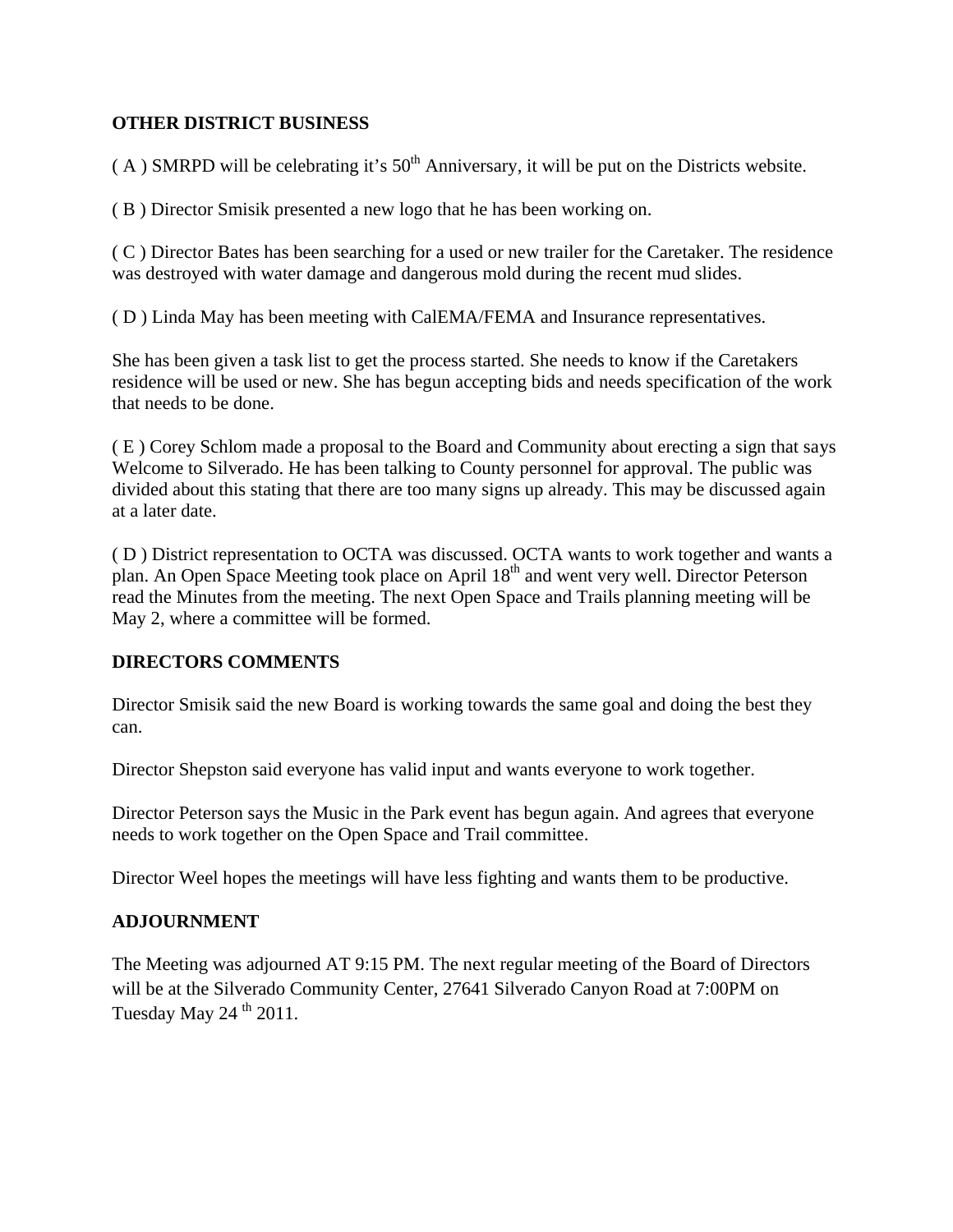

## **REGULAR MEETING OF THE BOARD OF DIRECTORS TUESDAY, May 24, 2011 AT 7:00PM AT THE SILVERADO COMMUNITY CENTER 27641 SILVERADO CANYON ROAD, SILVERADO 92676**

#### **DIRECTORS**

**Ron Shepston – President Tom Smisek – Vice-President Marty Weel – Treasurer Greg Bates – Secretary Brett Peterson – Director**

#### **STAFF**

**Aimee Bryer – SCC Director Elizabeth Martyn – General Counsel Bev Mileham – Admin. Assistant Steve Reighart – Caretaker Meghan Warner – Bookkeeper**

# **AGENDA**

(A: Action Item) This document is available in PDF format here http://www.smrpd.org/about/agenda-minutes/

## **I. CALL TO ORDER**

## **II. ROLL CALL**

## **III. PUBLIC AND BOARD INPUT**

Receive Public written or oral information/reports only; this is to enable Public input to the Board on any Park District relevant subject and is not a forum for discussion, though Directors may ask for clarification of points. Time limit is 3 minutes per person. Board input is limited to requests to add urgent items to this Agenda.

## **V. CONSENT CALENDAR**

**A1:** Approve and file the Minutes of the April 26, 2011 Board Meeting and Correspondence. **Note:** *Directors may remove any item from Consent Calendar to be considered separately.*

# **VI. PAYMENT OF DISTRICT BILLS**

**A2:** Transmittal 05-11A for Directors' compensation for Board Meeting of March 22, 2011, \$200.00 total **A3:** Transmittal 05-11B, District Bills, \$690.00 total **A4:** Transmittal 05-11C, Utility Bills and Reimbursements, \$1816.59 total

# **VII. CHILDREN'S CENTER DIRECTOR'S REPORT**

## **VIII. OTHER DISTRICT BUSINESS**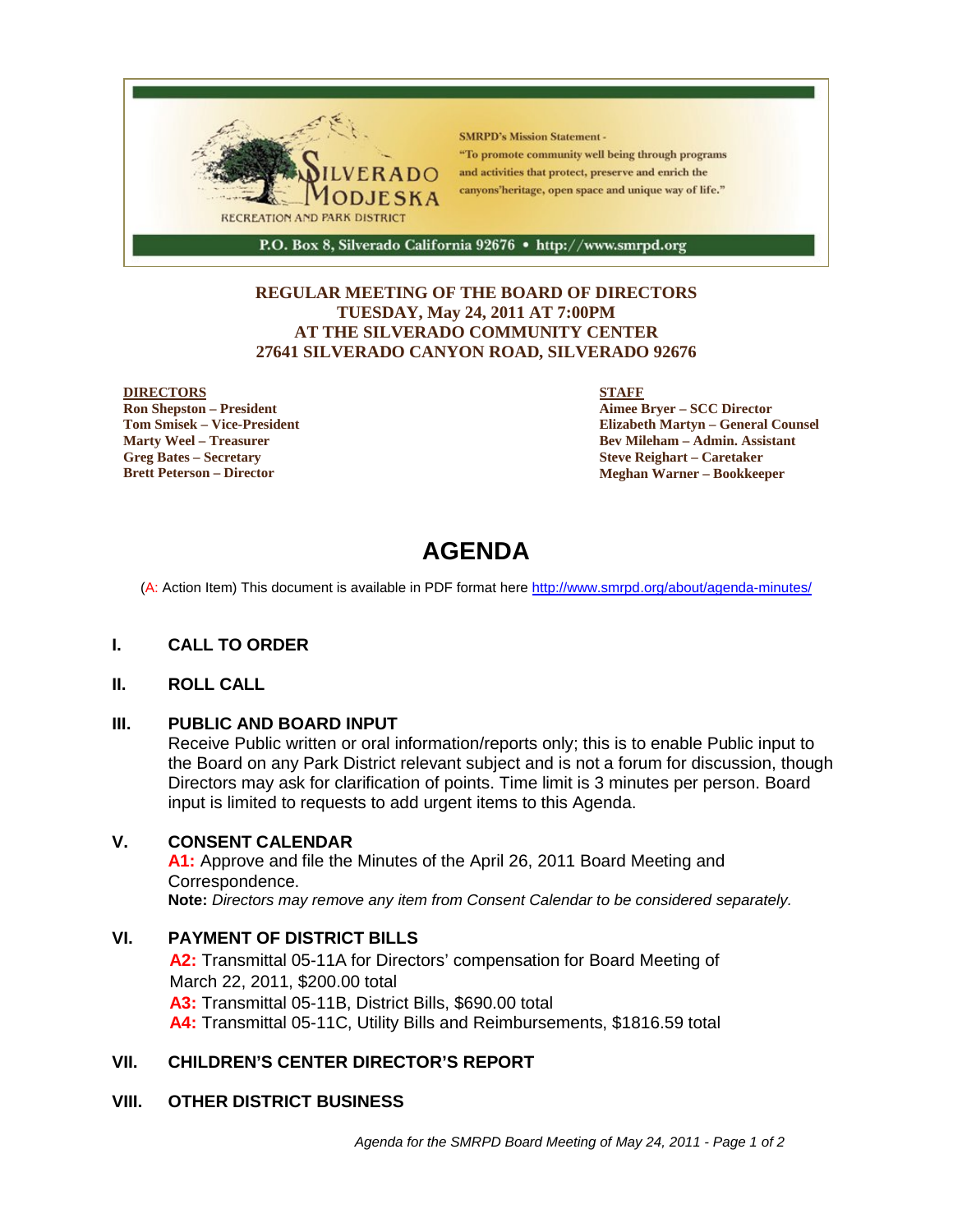- (A) Melanie Schlotterbeck Measure M/Green Vision Presentation
- (B) Storage Shed proposal from Wendy Hayter to store ICL Disaster Relief tools.
- (C) SMRPD Logo
- (D) CalEMA/FEMA Update Linda May
- (E) **DIRECTOR'S COMMENTS: Pursuant to Government Code §54954.2** members of the Board of Directors or Staff may ask questions for clarification, make brief announcements, make brief reports on their activities. The Board or a Board member may provide a reference to Staff or other resources for factual information, request Staff to report back at a subsequent meeting concerning any matter, or direct that a matter of business be placed on a future Agenda. (1) Director Smisek (2) Director Bates (3) Director Peterson
	- (4) Director Weel (5) Director Shepston

# **IX. COMMITTEES**

*NOTE: There will be no discussion of Committee issues unless agendized below or added to the Agenda by majority vote of the Board in Section III to address issues that require immediate attention for reasons to be explained in the motion to add. Other comments can be made under Director Comments.*

# **STANDING COMMITTEES AND REPRESENTATIVES:**

- (A) **RECREATION** (Peterson)
- (B) **FINANCE** (Weel)
- (C) **PERSONNEL** (Shepston)
- (D) **OPEN SPACE AND TRAILS** (Peterson, Bates)
- (E) **FACILITIES MAINTENANCE AND SAFETY** (Weel, Peterson)

# **AD HOC COMMITTEES & REPRESENTATIVES:**

- (F) **ISDOC REPRESENTATIVE (**Shepston)
- (G) **PRESERVATION & RESTORATION** (Smisek)
- (H) **COMMUNICATIONS & DISTRICT OUTREACH** (Smisek)
- (I) **SILVERADO CHILDREN'S CENTER** (Weel) **Children's Center Advisory Committee** (Weel, Bryer) (Public Members: Dawn Lynch, Julia Jones-Tester, Deborah Johnson)

# **X. ADJOURNMENT**

The next regular meeting of the Board of Directors will be at the Silverado Community Center, 27641 Silverado Canyon Road at 7:00 PM on June 27, 2011.

Materials related to an item on this agenda submitted after distribution of the agenda packet are either available for public inspection at the Silverado Library, or posted on the SMRPD website at http://www.smrpd.org/about/agenda-minutes/. Materials prepared by SMRPD will be available at the meeting, those provided by others after the meeting.